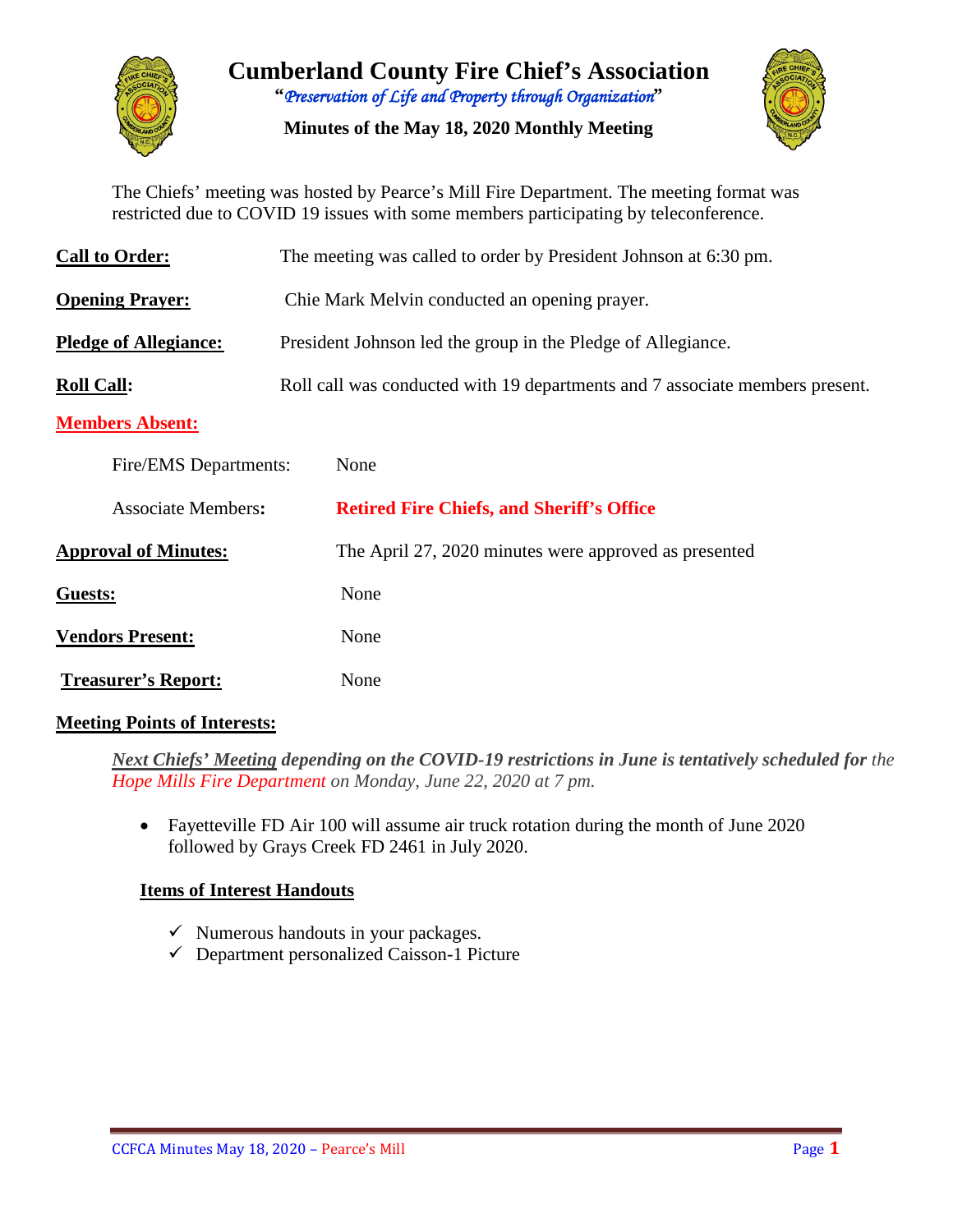### **OLD BUSINESS:**

- 1. President Johnson distributed a partial order of COVID-19 PPE with KN95 masks still on back order with an expected delivery of this week. 150 Masks were distributed to each rural VFD including the Manchester Fire District serviced by Spring Lake.
- 2. The Valor awards program is has been postponed until sometime in September due to the current COVID issues involving group gatherings. Additional information will be forthcoming.
- 3. Treasurer Johnson gave an update on the storage building that will be constructed at SPFD 19 to house association assets. He stated that we received our Building Permit last Friday and the building is now being scheduled for delivery and erection by Tyson Buildings. Once on site the builder stated that they can erect the building within 48 hours pending any unforeseen issues. We also received our concrete permit two weeks ago and Carolina Concrete poured the slap last week. President Johnson stated he took pictures during the various stages and will post them on the association web page for review.
- 4. President Johnson updated the membership on the completed Caisson-1 American LaFrance Fire Truck and provided each department a personalized picture with their station decal on the same. He also stated that Mr. Gordon the graphics designer also produced one decal bearing the La Fayette Village name, whereas as former association President and longtime La Fayette Village Fire Chief Mike Middleton has requested to take his last ride on a fire truck. We will use Caisson-1 for that purpose when the time comes.
- 5. President Johnson advised the members that a copy of the new updated By-Laws were in their packets and has been posted on our association web page.
- 6. President Johnson stated that once the COVID issues allow for the Governor to open the State back up, he will resume the overdue the association trailer asset inventories and maintenance upkeep.

### **NEW BUSINESS:**

1. President Johnson Congratulated the Cumberland County Communications Center on their recent triple Accreditation certification for Fire, EMS and Law Enforcement.

### **COMMITTEE REPORTS:**

### **ID CARD/TECHNOLOGY COMMITTEE**

- **FYI.** Fire Chiefs are required to send a signed letter or memo with a firefighter requesting an ID Card. For any questions or an appointment contact 424-0694 or e-mail at [cjohnson.spfd@gmail.com](mailto:cjohnson.spfd@gmail.com)
	- President Johnson again asked the members to please recycle or return the clips used for our ID Cards. These clips are extremely expensive and we need to reuse them as much as possible in order to hold down costs. Please collect clips when your members leave a department and recycle the clips. He also reminded the membership that we do not print blue tags, which are considered temporary tags only.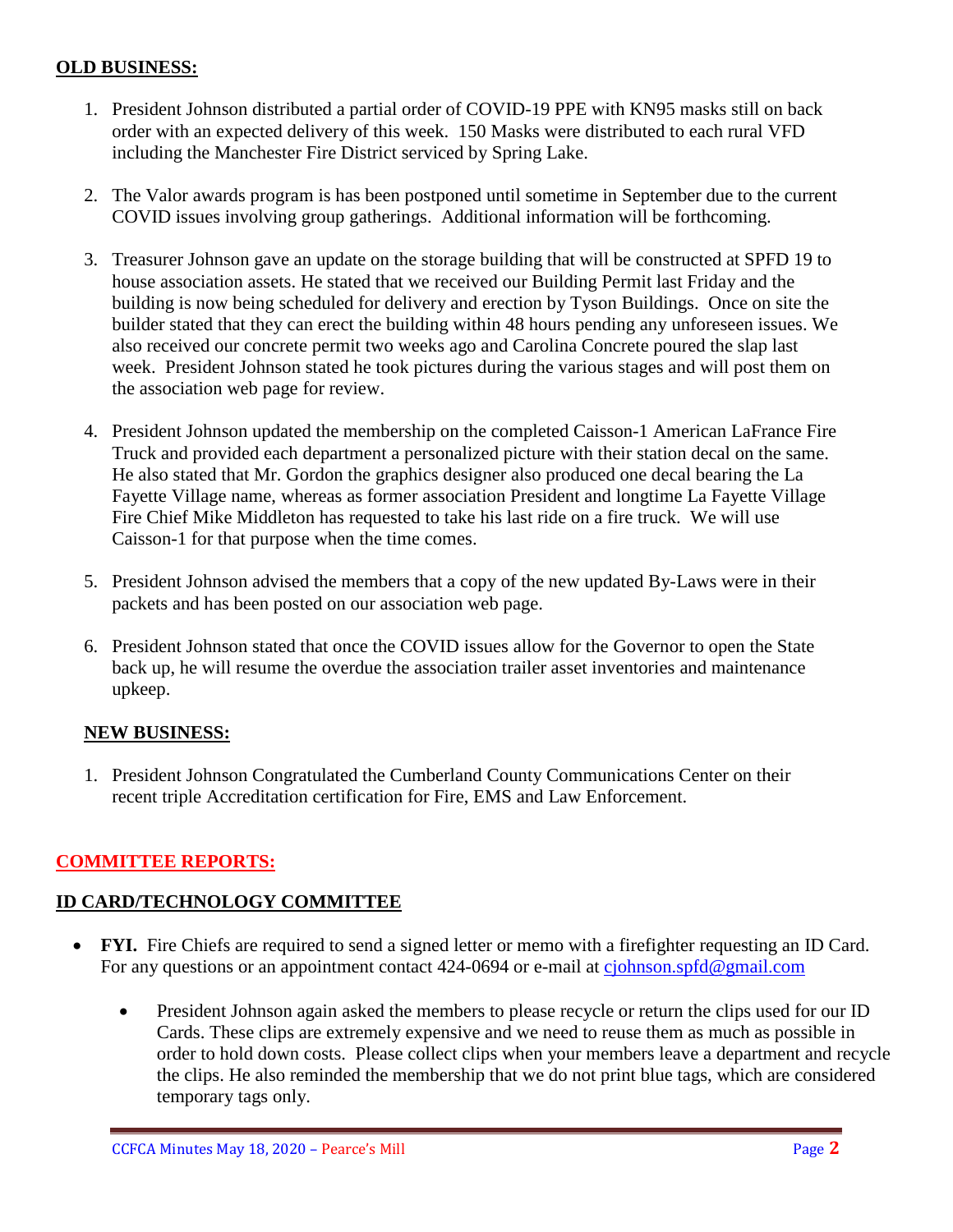### **FIRE PREVENTION/EDUCATION COMMITTEE** E-Mail: Chief T.J. McLamb [jmclamb@ci.fay.nc.us](mailto:jmclamb@ci.fay.nc.us)

• No report

**STANDARDS & POLICY COMMITTEE** A/C Kevin Murphy (SPFD # 13) Chairperson, E-Mail: [kmurphy1903@gmail.com](mailto:kmurphy1903@gmail.com)

• No report

**MEMORIAL COMMITTEE** Chief R. Marley (Pearce's Mill) Chairperson, E-Mail: [pmfd0301@nc.rr.com](mailto:pmfd0301@nc.rr.com)

• No report.

**AUTOMATIC AID/MUTUAL AID COMMITTEE** Chief Joe Marsh (GCFD # 24) Chairperson,

E-Mail: [gcfd24@nc.rr.com](mailto:gcfd24@nc.rr.com)

• No report

**FINANCE COMMITTEE** Deputy Chief Freddy Johnson Jr. (Stoney Point) Chairperson, E-Mail: [spfd1302@nc.rr.com](mailto:spfd1302@nc.rr.com)

• No report.

**RESCUE COMMITTEE** Deputy Chief Hank Harris (Cotton FD) Chairperson, E-Mail: [cfd402@nc.rr.com](mailto:cfd402@nc.rr.com)

• No report

**COMMUNICATIONS /DISPATCH STEERING / AVL COMMITTEE** Chief Chuck Hodges (Hope Mills FD), Chairperson, E-Mail: clhodges@townofhopemills.com

• No report

**SMOKE ALARMS / KNOX BOX COMMITTEE** – Fire Marshal Kevin Lowther (Emergency Services) Chairperson, E-Mail: [klowther@co.cumberland.nc.us](mailto:klowther@co.cumberland.nc.us)

• No report

**FIREHOUSE STEERING COMMITTEE** – Fire Chief T. J. McLamb (FFD) Chairperson, E-Mail: [tmclamb@ci.fay.nc.us](mailto:tmclamb@ci.fay.nc.us)

No report

**NC WORKFORCE SOLUTION GRANTS – COMMITTEE** – Fire Chief Justin Nobles (SVFD # 23) Chairperson. E-Mail: [Jnobles@stedmanfire.com](mailto:Jnobles@stedmanfire.com)

• No report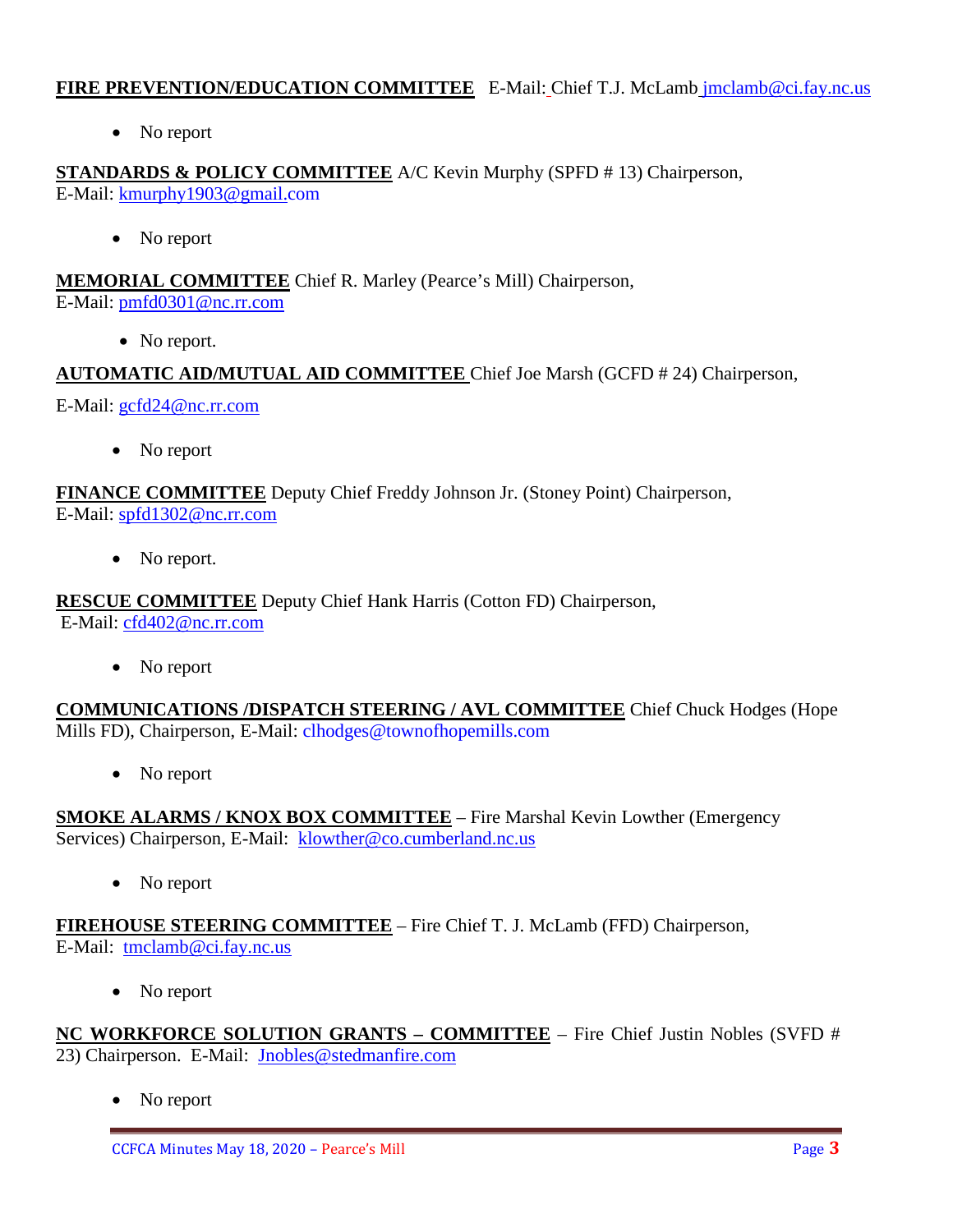#### **JOINT INCIDENT / DISASTER RESPONSE COMMITTEE** – Assistant Fire Chief Richard Bradshaw (VFD) Chairperson, E-Mail: [rbradshaw1@nc.rr.com](mailto:rbradshaw1@nc.rr.com)

• No report.

# **ASSOCIATE MEMBERS REPORT**

#### **COUNTY MANAGERS OFFICE** – Assistant County Manager Tracy Jackson E-Mail: [tjackson@co.cumberland.nc.us](mailto:tjackson@co.cumberland.nc.us)

• Mr. Jackson thanked everyone for their assistance on the grant process and is looking forward to making the process better in the future by utilizing members of the Association for feedback and support.

### **EMERGENCY SERVICES DIRECTOR/ ECC-911 (**Gene Booth, Director),

E-Mail: [gbooth@co.cumberland.nc.us](mailto:gbooth@co.cumberland.nc.us)

- *Director Booth* provided information on the Fire Grant. The grants program distributed \$461,564.22 to Wade and Bethany VFD's and to the collaborative regional grant hosted by Stoney Point VFD.
- *Emergency Management Director Hendrix* Requested everyone to participate in the weekly teleconference regarding COVID 19 issues.
- *FM Lowder* No report
- *Adam Johnson Provided* information about issues with "I AM RESPONDING", he will be making contact with stations that will need some changes made to streamline the program.

### **EMS DIRECTOR:** Brian Pearce, Director E-Mail: **bpearce@capefearvalley.com**

- Chief Pearce briefed that the Hospital is in good standings as far as capacity and PPE sources. He advised the members that Frank Echevarria's name was called during the roll call at the EMS memorial program. He will be added to the Memorial and the Family and EMS personnel look forward to attending next year.
- Chief Pearce also briefed that a team was re-looking at EMD dispatching of the FD's to various calls and that the hospital had received some medication that shows promise in the fight against the COVID 19 virus.

**HAZMAT:** AC Robert Brinson, FFD - POC telephone for HAZMAT is 910-584-9550, E-Mail: [rbrinson@ci.fay.nc.us](mailto:rbrinson@ci.fay.nc.us)

• No report

### **FORESTRY DISTRICT** Craig Gottfried, County Ranger, E-Mail: [craig.gottfried@ncagr.gov](mailto:craig.gottfried@ncagr.gov)

No report.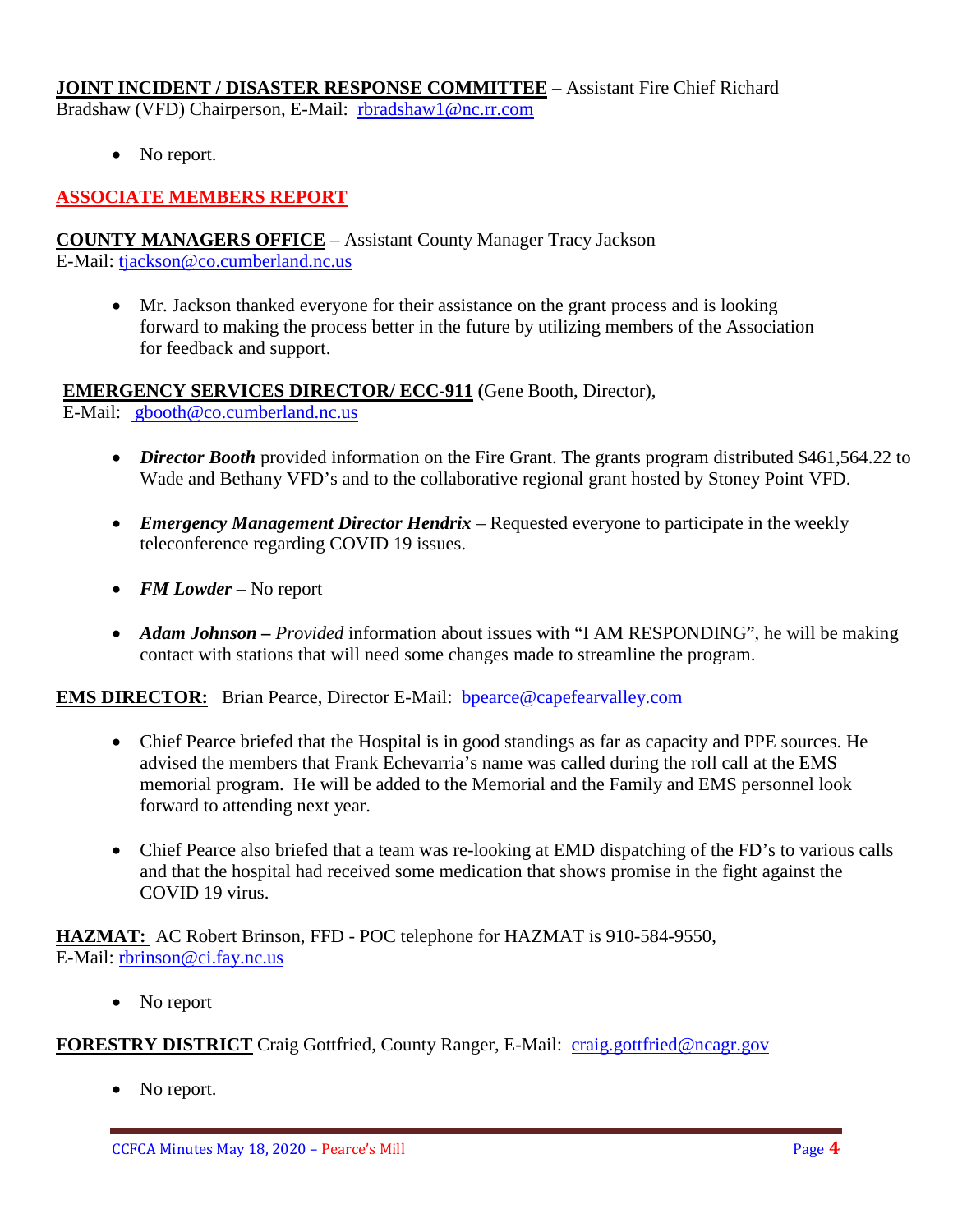**FTCC** Steve Drew, E-Mail: [drews@faytechcc.edu](mailto:drews@faytechcc.edu)

• No report.

**SHERIFF'S OFFICE** Sheriff Wright (Sr. Sgt. Steven Hodges – ATF)

- No report.
- **FAYETTEVILLE POLICE –** Police Chief Gina Hawkins, Email [ghawkins@ci.fay.nc.us](mailto:ghawkins@ci.fay.nc.us)  (Captain Jay Devane) [jdevane@ci.fay.nc.us](mailto:jdevane@ci.fay.nc.us)
	- No report.

# **NC HIGHWAY PATROL** – Major Freddy Johnson Jr. SHP Special Operations.

E-Mail: [Freddy.johnson@ncdps.gov](mailto:Freddy.johnson@ncdps.gov) or Sergeant S. Johnson SHP Raleigh Training Center E-Mail [sean.johnson@ncdps.gov](mailto:sean.johnson@ncdps.gov)

• No report.

# **COUNTY COMMISSIONERS** Fire Commissioner Marshall Faircloth

• No report.

# **FOR THE GOOD OF THE ASSOCIATION:**

- President Johnson advised that retired Fire Chief Mike Middleton is not well. Please keep him in your thoughts and prayers and the time to see Chief Middleton is running out so please take a moment and stop by and see him.
- Chief Melvin presented the Chief 101 class to members of the Association who needed same for Professional Development hours and to meet the DOI requirements for ratings inspections.
- Deputy Chief Hank Harris announced that if anyone is in need of some small tarps please call or stop by the Cotton Fire Department. He stated that he received a sufficient quantity in order to let every department that needs some small tarps to have some.

 **ADJOURNMENT:** A motion was made to adjourn by Chief Pearce and seconded by Chief Bass. The meeting was adjourned at 1900 hours to facilitate the Chief 101 class being conducted.

Respectfully Submitted By:

*Freddy l. Johnson Sr. Mark A. Melvin*

Freddy L. Johnson Sr., CFO<br>
Fire Chief / President<br>
Fire Chief / Secretary

**Enclosures – 1.** 1 – May 2020 Roll Call

Fire Chief / Secretary